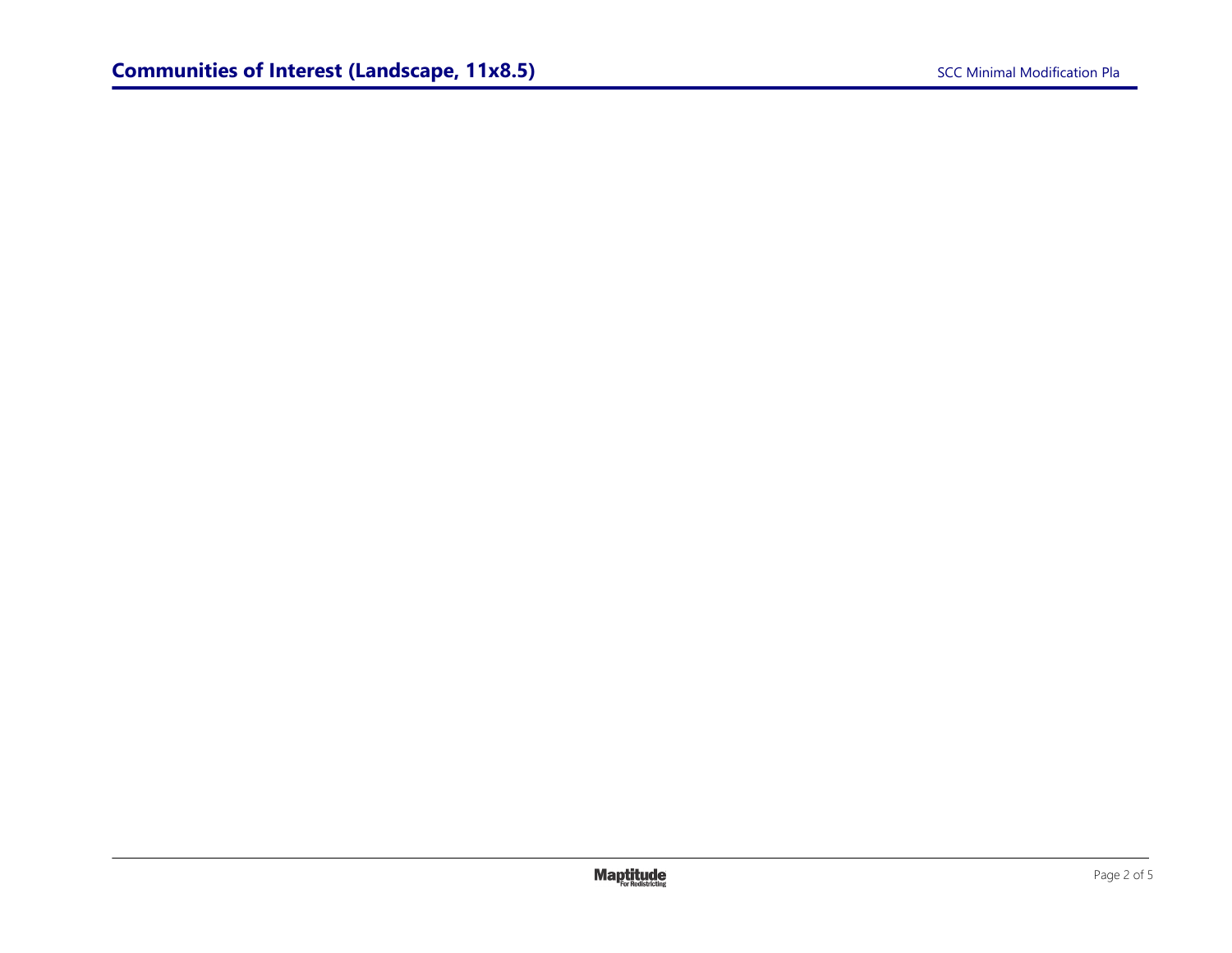| <b>Census Place</b>      | -- Listed by District |         |
|--------------------------|-----------------------|---------|
|                          | PPA_Populatio         | $\%$    |
|                          | n                     |         |
| Cambrian Park CA (part)  | 82                    | 2.2     |
| San Jose CA (part)       | 215,458               | 21.2    |
| <b>District 1 Totals</b> | 367,377               |         |
| San Jose CA (part)       | 365,971               | 36.0    |
| <b>District 2 Totals</b> | 384,863               |         |
| East Foothills CA (part) | 10                    | 0.2     |
| Mountain View CA (part)  | 0                     | $0.0\,$ |
| San Jose CA (part)       | 223,818               | 22.0    |
| Santa Clara CA (part)    | 0                     | $0.0\,$ |
| Sunnyvale CA (part)      | 82,600                | 52.9    |
| <b>District 3 Totals</b> | 386,821               |         |
| Cambrian Park CA (part)  | 3,642                 | 97.8    |
| Cupertino CA (part)      | 0                     | 0.0     |
| Los Gatos CA (part)      | $\mathbf 0$           | $0.0\,$ |
| San Jose CA (part)       | 210,436               | 20.7    |
| Sunnyvale CA (part)      | 243                   | 0.2     |
| <b>District 4 Totals</b> | 392,146               |         |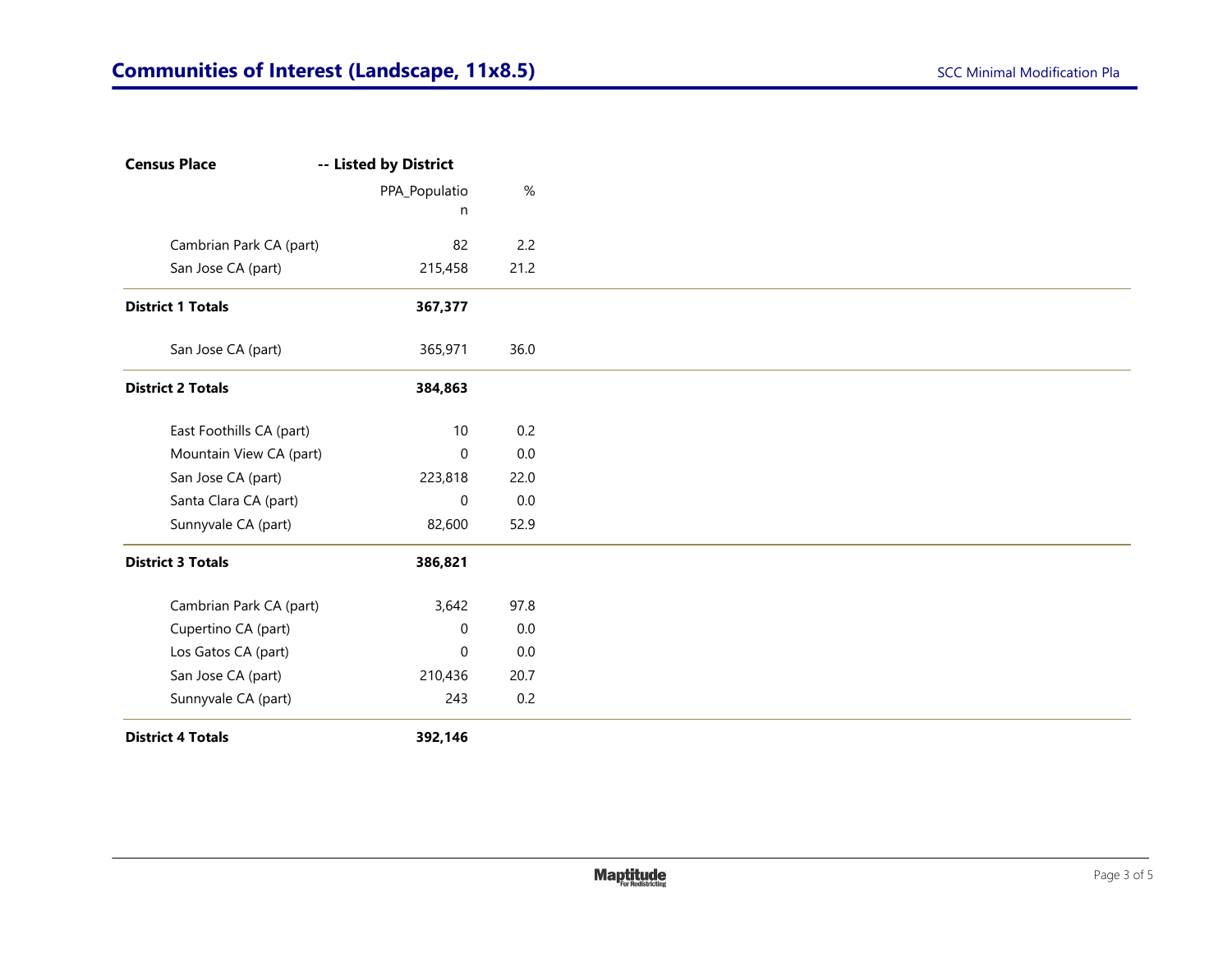## **Communities of Interest (Landscape, 11x8.5)** SCC Minimal Modification Pla

| <b>District 5 Totals</b> | 380,690       |      |
|--------------------------|---------------|------|
| Sunnyvale CA (part)      | 73,191        | 46.9 |
| Santa Clara CA (part)    |               | 0.0  |
|                          | n             |      |
|                          | PPA_Populatio | %    |